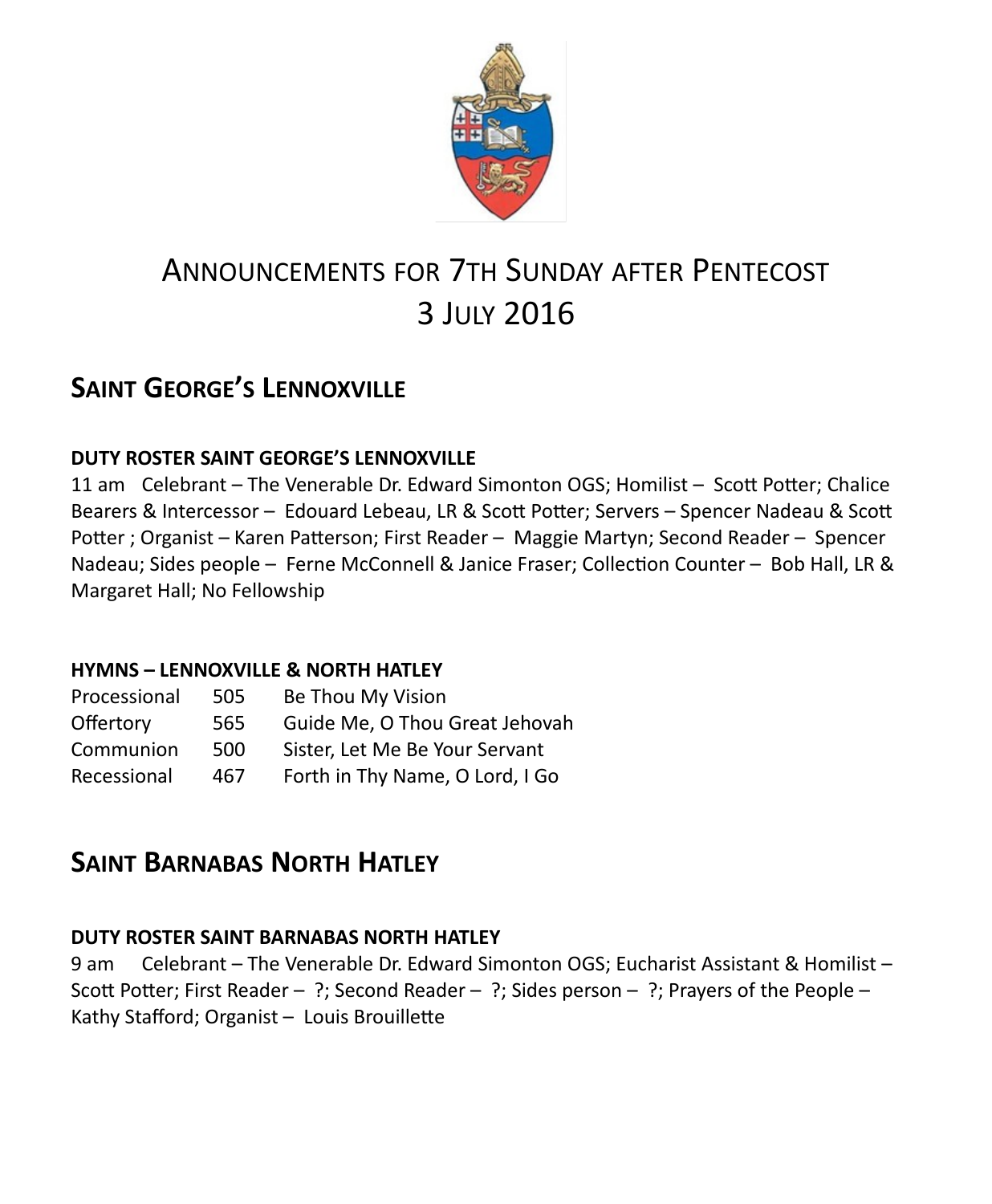## ON THIS WEEK

#### **FLOWERS FOR THE ALTAR - LENNOXVILLE**

You are encouraged to bring cut flowers from your gardens to put on the altar for Sunday morning. Vases are available. If the flowers are in memory of a loved one, please provide a note with the details. There will not be any flowers from the florist during July and August.

#### **ST FRANCIS MANOR - LENNOXVILLE**

There will be an Eucharist service at the St. Francis Manor on Friday, July 8 at 10 am. All welcome.

#### **PAR – NORTH HATLEY**

#### *Are you on PAR with your church?*

Pre-Authorized Remittance (PAR) is now available for St-Barnabas Church North Hatley; This helps the church manage contributions, meet is obligations and prepare its annual budget; PAR helps parishioners budget their support of the church just like budgeting household expenses; Monthly contributions are made to the church from the parishioner's bank account or credit card; PAR is a win win for both the church and parishioners. Whatever amount you wish to contribute, please consider using PAR. It is easy, efficient, reduces paperwork and saves time. Please contact Jennifer Madill, the parish secretary, for more information or complete a PAR form located at the back of the church.

#### **Altar Linens, Cruets, Palls, and Burses Available**

Canon Lynn has dozens of these items from churches that have amalgamated into the new model, and will make them available to any church that needs them. They will be left with Archdeacon Simonton. Most need washing and/or repair but there are a lot of treasures, too.

#### **CONCERTS**

Dimanche 3 Juillet 2016 à 13h00 : Trio Bouffil (clarinettes) au parc Dreamland (Gazébo) de North Halley (si pluie à l'Église Universalis sur rue Main). Avec Stéphane Tremblay, Jean-Yves St-Pierre et Pauline Farrugia (clarinette sib et basse). Programme d'été : Bouffil, beethoven, Mozart, Agostini et quelques surprises jazz!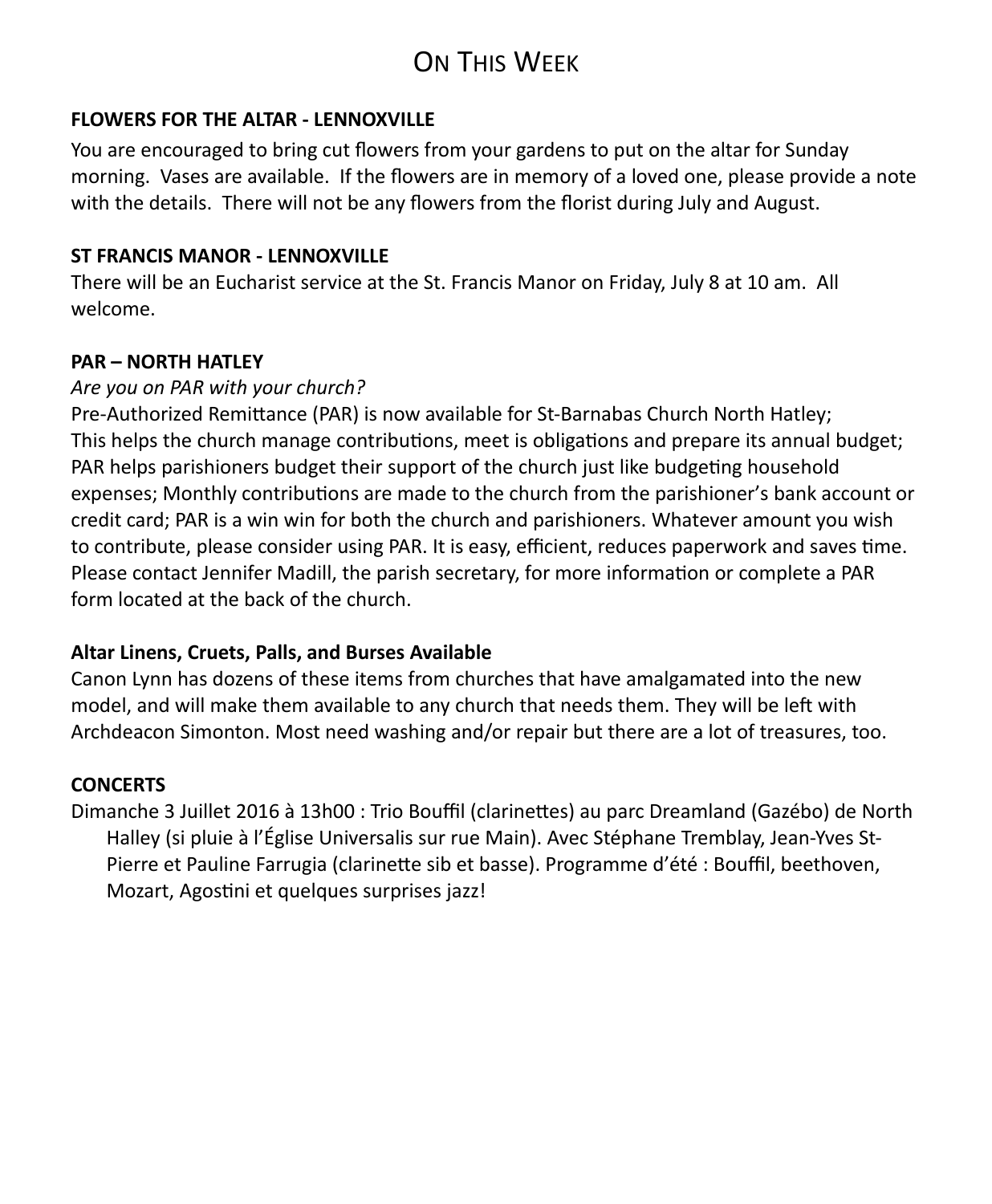### SERVICES THIS WEEK

| <b>TODAY</b>       | 9 AM              | <b>HOLY EUCHARIST</b>      | <b>NORTH HATLEY</b> |
|--------------------|-------------------|----------------------------|---------------------|
|                    | $9:15$ AM         | <b>MORNING PRAYER</b>      | <b>MAGOG</b>        |
|                    | $11 \text{ AM}$   | <b>HOLY EUCHARIST</b>      | LENNOXVILLE         |
| <b>NEXT SUNDAY</b> | <b>9 AM</b>       | <b>BCP MATTINS</b>         | <b>NORTH HATLEY</b> |
|                    | <b>9 AM</b>       | <b>MORNING PRAYER</b>      | AYER'S CLIFF        |
|                    | $9:15 \text{ AM}$ | <b>HOLY EUCHARIST</b>      | <b>MAGOG</b>        |
|                    | $11 \text{ AM}$   | <b>SERVICE OF THE WORD</b> | LENNOXVILLE         |
|                    | 11 AM             | <b>MORNING PRAYER</b>      | <b>COATICOOK</b>    |

## DEANERY MEETINGS AT ST GEORGE'S LENNOXVILLE

None

## UPCOMING EVENTS

#### **CORPORATION – LENNOXVILLE**

Meets Tuesday, July 5 at 1 pm in the Choir Room

### **GRACE VILLAGE - HUNTINGVILLE**

There will be an Eucharist service at the Grace Village on Friday, July 15 at 10 am. All welcome.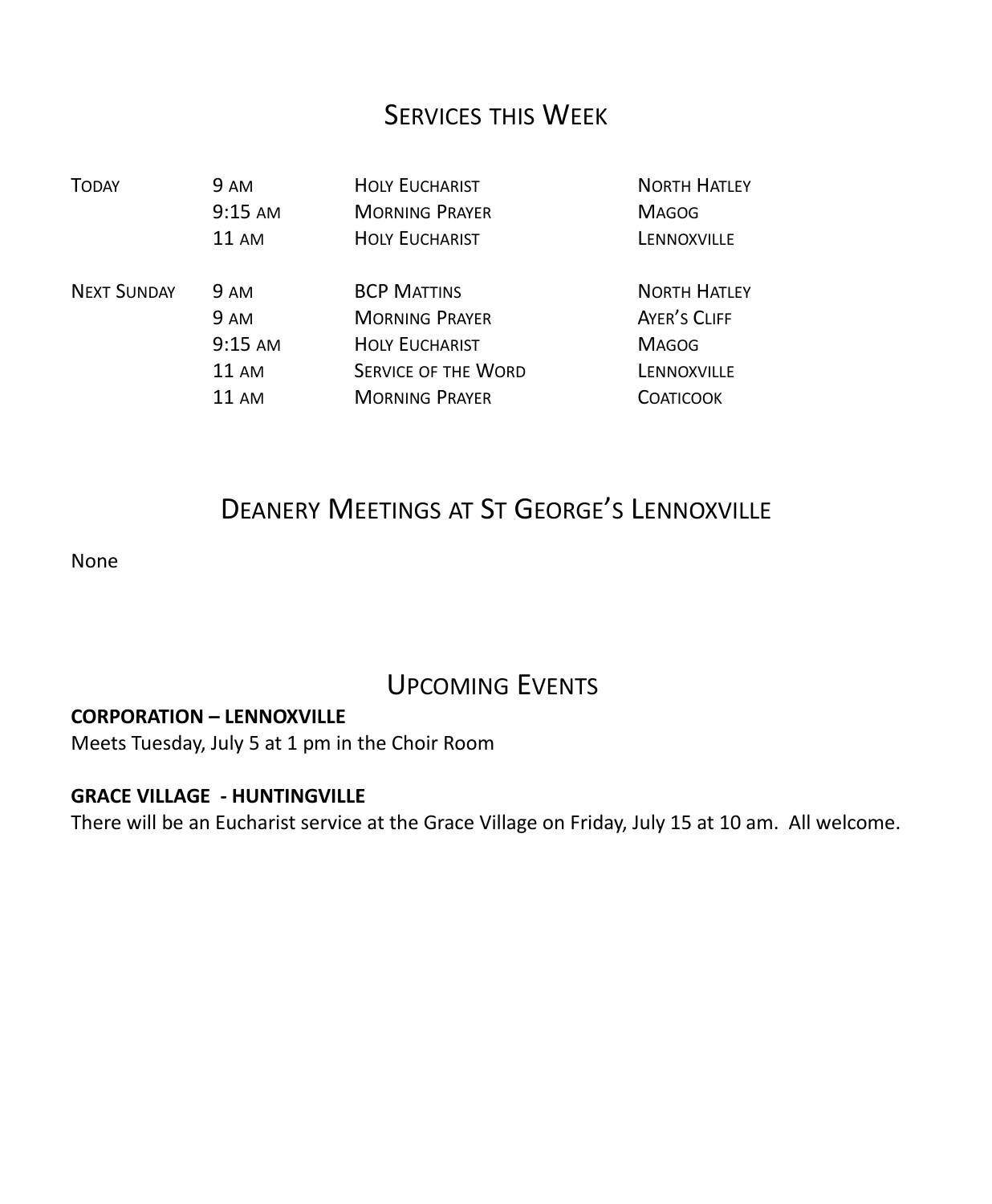### CHURCH CALENDAR

MONDAY FERIA TUESDAY **FERIA** WEDNESDAY SAINT THOMAS MORE, 1535 **THURSDAYFFRIA** FRIDAY FERIA SATURDAY FERIA **SUNDAY** 8<sup>TH</sup> SUNDAY AFTER PENTECOST

> PLEASE SEND ANY ANNOUNCEMENTS FOR NEXT SUNDAY'S BULLETIN TO THE SECRETARY BY WEDNESDAY EVENING AT: SANDRA.GALLICHON@UBISHOPS.CA OR CALL 819 566 1847.

> > NEW MODEL MINISTRY TEAM The Venerable Doctor Edward Simonton OGS - 679 9957 The Rev'd Canon W. Lynn Dillabough - 239 6902 The Rev'd Canon Fred Richardson - 569 5277

SOUTH-EAST DEANERY LAY READERS Beverly Dame, Deanery Lay Reader - 842 1521 Page Dame, Deanery Lay Reader & Pastoral Visitor - 842 1521 Joan Drinkwater, Deanery Lay Reader & Pastoral Visitor - 842 2640 Lorna Gordon, Deanery Lay Reader & Pastoral Visitor - 569 6986 Gabriel Kwenga, Deanery Lay Reader & Pastoral Visitor - 342 3223

SOUTH- EAST PARISH CONTACTS ST BARNABAS, NORTH HATLEY – Jennifer Madill, Secretary – 842 2697 ST GEORGE'S, AYER'S CLIFF – Greta Nish, Warden - 838 5329 ST STEPHEN'S COATICOOK - Lauraine Denis, Warden – 849 7196 ST JAMES, HATLEY - Charlene Johann, Warden – 838 5473 ST GEORGE'S, LENNOXVILLE - Sandra Gallichon, Secretary - 566 1847 ST BARNABAS, MILBY - Esther Barnett, Vestry Clerk - 837 2261 ST LUKE'S, MAGOG - Linda Comeau, Vestry Clerk - 843 9418

For Further Information about Contacts or Service Times Please visit the Deanery Website: **WWW.DEANERYOFSTFRANCIS.COM**